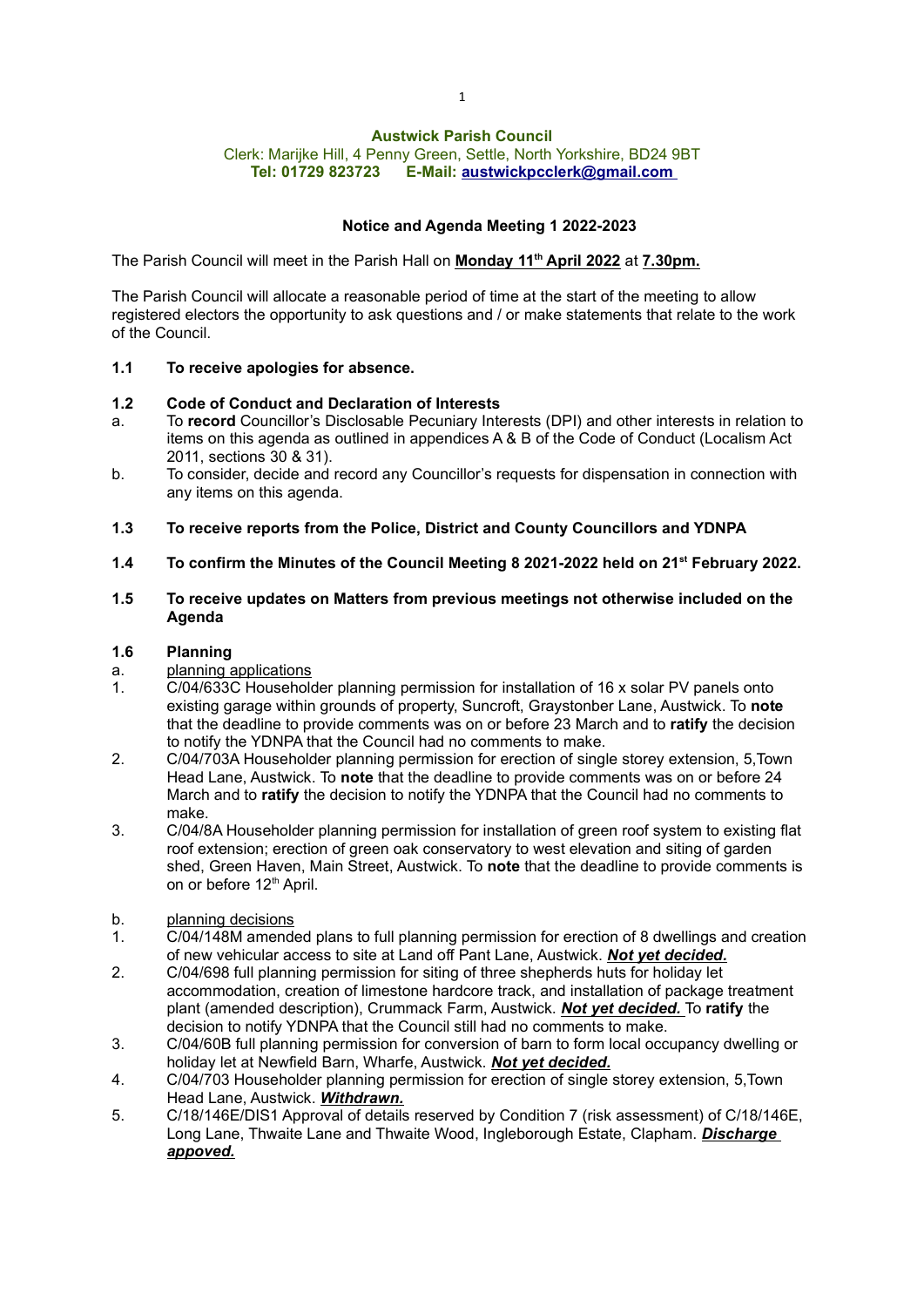- c. To receive/consider additional and other planning matters<br>1 Ingleborough Estate Woodland Management
- 1. Ingleborough Estate Woodland Management
- 1.7 To receive reports and decide actions regarding parish and parish council matters other than maintenance
- a. Parish Council elections on 5<sup>th</sup> May 2022
- b. The Parish Council's views on the Government response to the Glover report
- c. Plans for the Annual Parish Meeting on 16<sup>th</sup> May

#### 1.8 To discuss and decide actions regarding parish maintenance matters

- a. issues relating to NYCC Highways
- b. issues relating to YDNPA
- c. posts on Townhead Lane verge
- d. Litter on Holm Lane
- e. Graystonber Lane and Clapham Road conservation verges
- f. Feizor notice board
- g. lengthsman duties or parish maintenance matters

#### 1.9 Finance

- a. To note the total balance of the HSBC current account bank on  $31<sup>st</sup>$  March 2022 as £12,911.70 with £12,797.35 parish council monies and £114.35 AED funds.
- b. To approve the Summary of Receipts and Payments for the Financial Year 2021-2022 and the Annual Accounts 2021-2022 versus Annual Accounts 2020-2021
- c. To verify the bank reconciliation for the Financial Year 2021-2022
- d. To resolve that the Council be exempted from external audit for the year 2021-2022 as its annual turnover does not exceed £25,000
- e. To **approve** the expenditure above £100 paper for the Financial Year 2021-2022<br>f To **note** receipt of £1.050 from YDNPA for procurement and planting of 7 trees or
- To note receipt of £1,050 from YDNPA for procurement and planting of 7 trees on the conservation verges
- g. To approve payment of £35.00 to Charlotte Wilkinson for 7 weeks of bus shelter cleaning.
- h. To approve payment of £60.00 to YLCA for a two parts councillor training course
- i. To approve payment of £96.01 to CDC for delivery of three boxes of dog waste bags
- j. To approve payment of £15.00 to Austwick Parish Hall Council for the hire of the Hall on  $21<sup>st</sup>$ February
- k. To approve payment of £215.00 to YLCA for membership 2022-2023
- 1. To approve payment to Craven Garden Care of £129.60 for maintenance on outlying areas; and £77.00 for other lengthsman services, both for February.
- m. To approve payment to Craven Garden Care of £162.00 for maintenance on outlying areas; and £1,223.40 for tree planting on conservation verges, both for March.
- n. To note the Lengthsman Services Report comparison of budget versus actual costs to 31 March 2021.
- o. To approve payment of £200.00 to support the production of the parish newsletter as a donation under the Local Government Act 1972, Section 142
- p. To approve application of the NJC Salary Award 2021-2022 to the Parish Clerk's salary, to approve payment of £46.20 representing 11 months back pay at the increased SCP 15 rate of £249.00 per month compared with £244.80 per month, the payment of £249.00 as salary at SCP 15 rate for the month of March 2022 and the payment of salary at SCP 16 rate of £254.00 per month, compared with £249.60 per month, with effect from 1st April 2022. To approve payment of £60.86 to the clerk as expenses for the period January to March 2022.